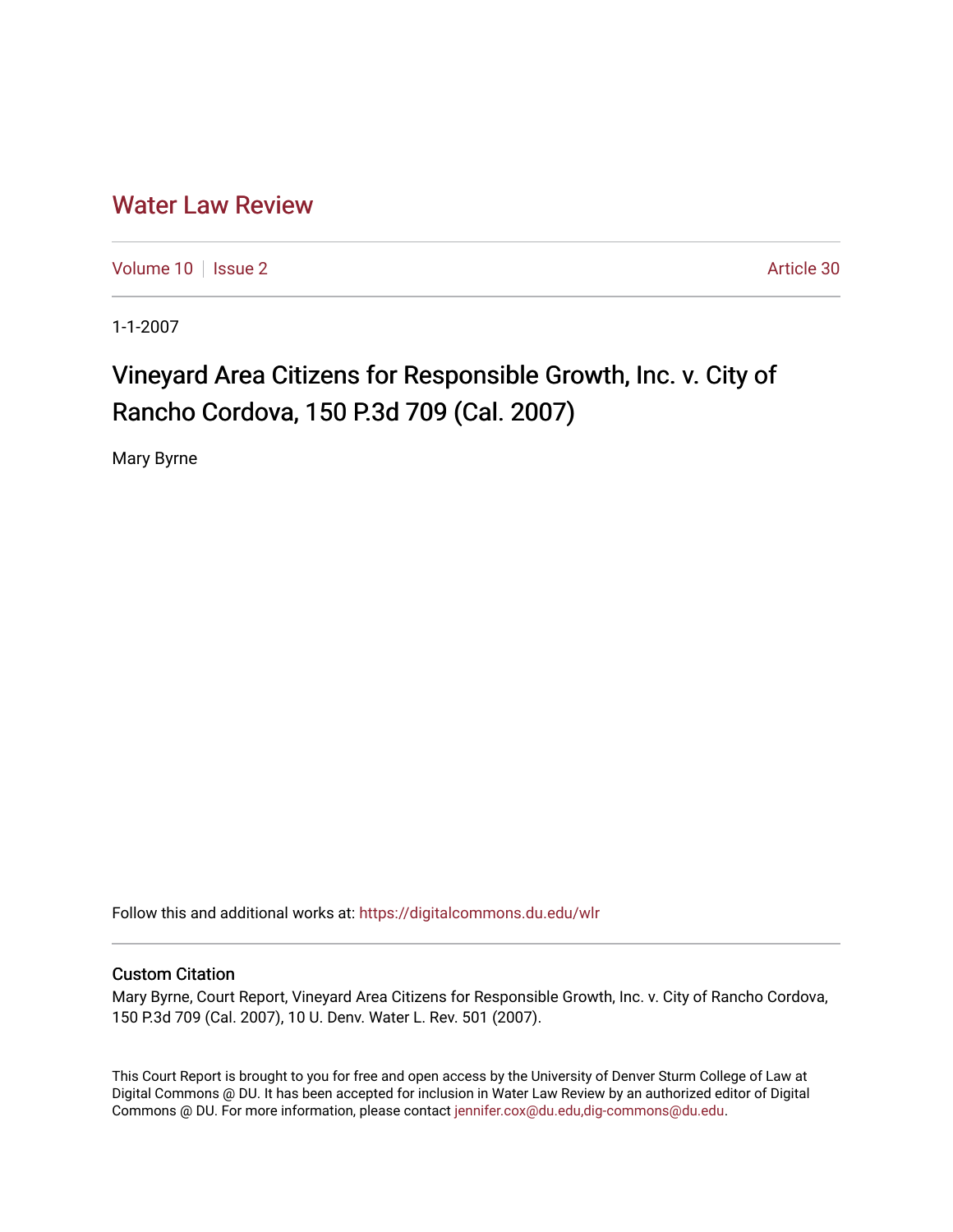summary judgment in favor of Reclamation because the Contracting Parties failed to meet their burden of proof.

*Sarah A. Quinn*

#### **STATE COURTS**

#### **CALIFORNIA**

Vineyard Area Citizens for Responsible Growth, Inc. v. City of Rancho Cordova, **150 P.3d 709** (Cal. **2007)** (holding that an environmental impact report for a large development project need not show that the project has definite long term water supplies, but that while the report adequately analyzed the near-term groundwater supply, it failed to do so in regard to the long-term surface water supply and the potential impact on salmon migration).

Vineyard Area Citizens for Responsible Growth, Inc. ("Group") filed a petition for a writ of mandate challenging the County of Sacramento's ("County") approval of a community development plan. Group claimed that the approval violated the California Environmental Quality Act ("CEQA"). The Superior Court, Sacramento County, denied the petition after a bench trial. On appeal, the California Court of Appeal affirmed, finding that the discussion of water supply in the environmental impact report ("EIR") met the requirements of CEQA, because its conclusions did not rely on "speculative or illusory sources" and substantial evidence illustrated that the effect of the proposed groundwater extraction would be insignificant. The Supreme Court of California granted Group's petition for review, reversed and remanded. The court reviewed the administrative record for legal error and the County's factual findings using the substantial evidence standard. On review the court addressed two issues. First, the court addressed the adequacy of the final EIR in regard to its identification and evaluation of future water sources for the development project. Second, the court determined whether the County's findings regarding the potential impacts on migratory salmon, which the County first disclosed in the final EIR, should have been open to public comment.

Group contended that the final EIR was deficient because it failed to assure that the actual water sources would meet the project's demand. Therefore, the final EIR failed to disclose all the possible environmental impacts that would result from the project. Further, when such a failure occurs, it is impossible to evaluate all available mitigation measures. The question presented to the court concerned how much uncertainty is allowable in an EIR under CEQA in regard to water supplies for a land use plan. The court first acknowledged that neither CEQA nor its guidelines address this issue specifically. On a general level, the court notes that CEQA guidelines assert that an agency must use its best efforts to find all available information and "disclose all that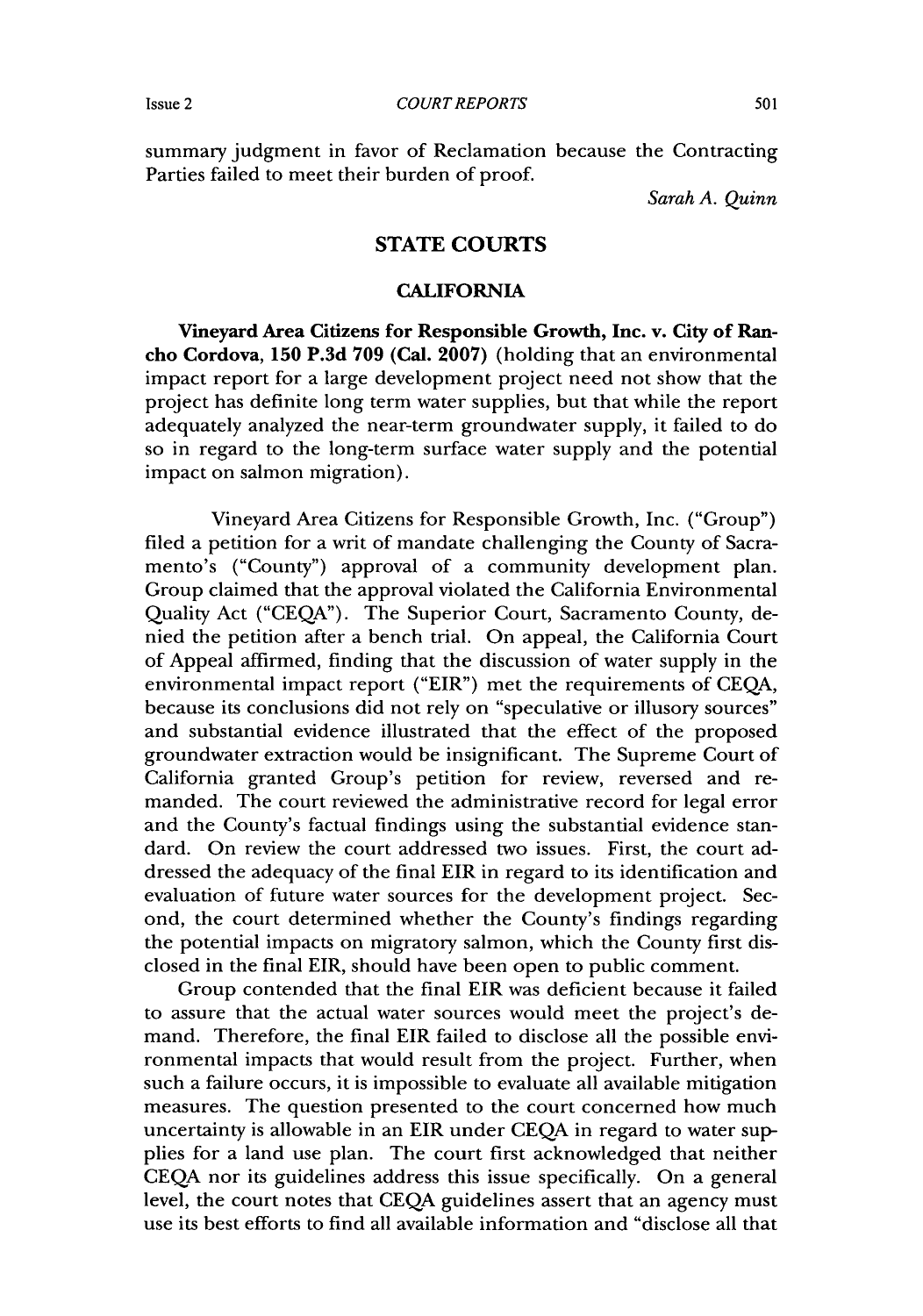it reasonably can." The court then discussed the precedent on the "sufficiency of an EIR's analysis of future water supplies" from the California Courts of Appeal and concluded that the cases do not clearly define a standard. However, the court did decipher four over-arching principles from the precedent.

First, CEQA requires that an EIR must contain factual information that allows the decision makers to properly weigh the advantages and costs of supplying the water allotted under a proposal. The court advised that an EIR, which "simply ignores or assumes a solution to the problem of supplying water to a proposed land use project," does not meet CEQA. Second, if the proposed land use project is for multiple years, an EIR is inadequate if it only addresses the water supply for the first stage or first few years of the project. The court held that an EIR does not meet this requirement by simply stating that the drafters will provide the information in the future. Further, the court explained that while tiering is proper in some instances, the future water supply for a land use project is not an issue that decision makers can defer using such a technique. The court reasoned that the drafters of an EIR for a land use project must assume that the project will be built and will need water, and therefore, the EIR "must analyze, to the extent reasonably possible, the impacts of providing water to the entire proposed project." Third, an EIR must identify and address the impacts of "likely" future water sources. To qualify as likely, the sources must not be speculative to the extent that they are unrealistic and "must bear a likelihood of actually proving available." Included in the EIR's analysis should be a discussion of the circumstances surrounding the availability of identified future water sources. Fourth, an EIR must discuss either possible replacement sources or alternatives to the proposed future water sources. Further, decision makers must include the environmental impact of those actions in that discussion.

Moreover, the court held that CEQA does not require "assurances of certainty" in regard to long-term future water supplies in a final EIR. However, the burden to attain such assurances and certainty increases as the project moves from more general to more specific phases of planning. To determine the adequacy of an EIR in regard to the future water supply for a land use project, courts should determine the likelihood of development of the identified source of water and whether or not the EIR adequately addresses the "reasonably foreseeable impacts" of the proposed water allocation. In applying these principles to the EIR at issue, the court broke its analysis of the EIR into two parts. It first looked at the analysis of the near-term water supply and then the analysis of the long-term water supply.

In regard to the near-term water supply outlined in the EIR, the Group contended that other competing uses for the identified source make the source inadequate for the project. Therefore, the Group argued that the project would use other unidentified sources, of which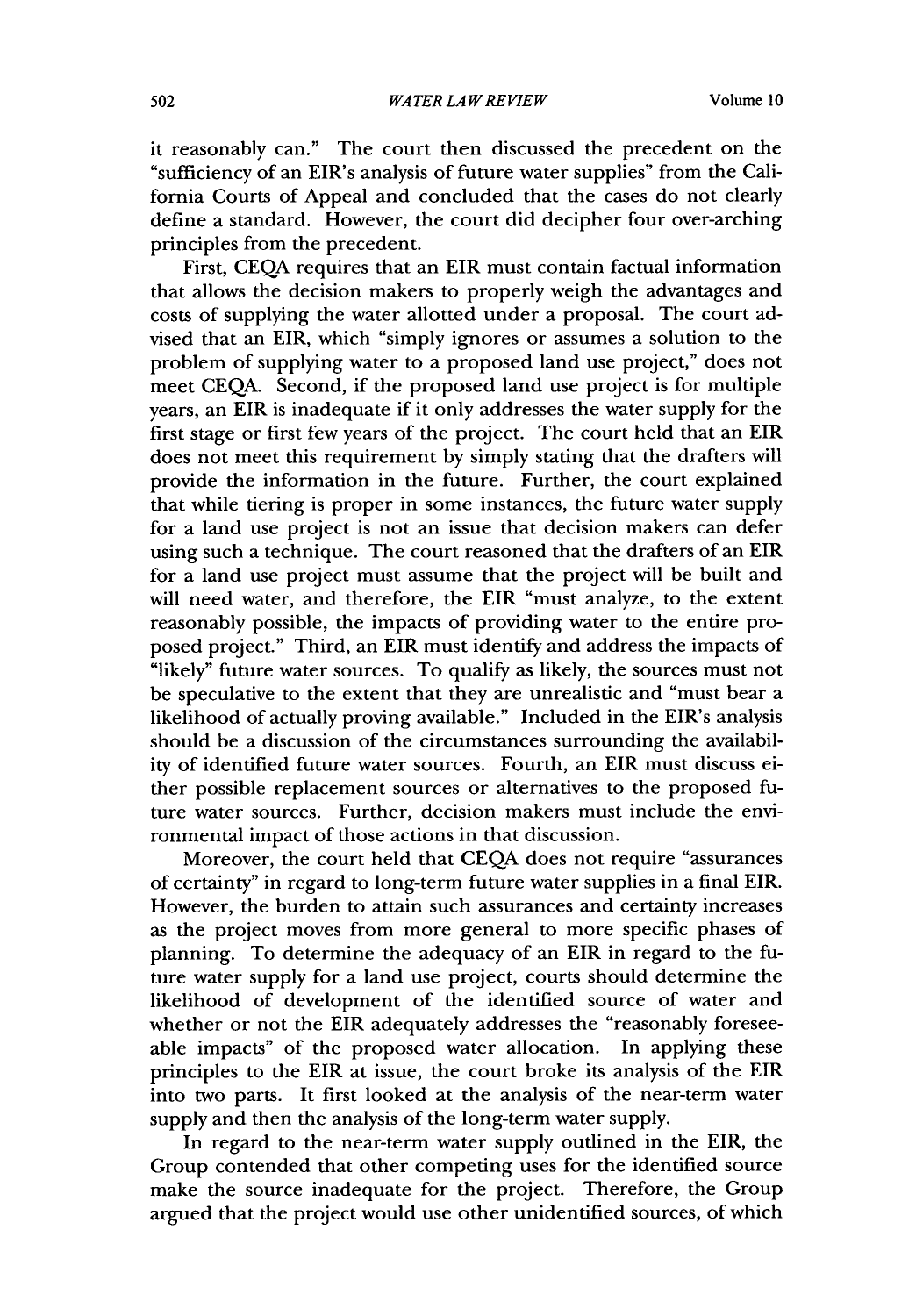*COURT REPORTS*

the County has not analyzed the environmental impact. The court found that the County's factual conclusions regarding the adequacy of the water supply to meet the near-term water needs of the project met the substantial evidence standard. The facts indicated that the project needed 5,000 afa of the total 10,000 afa available from the source. Further, the competing project projected that it would require 3,000 afa. Therefore, the court concluded that the remaining 7,000 afa was sufficient to meet the project's near-term needs. The court reasoned that the supply was available "at least in substantial part" to meet the project's near-term needs. Further, in respect to the analysis of the nearterm water supply, the court found that the County did not rely on an illusory supply of water or use tiering.

The Group asserted the same claim of competing demands in regard to inadequacy of the EIR's analysis of the long-term water supply. The EIR identified a water source with 15,000 afa available. However, the allocation of that source was uncertain. The court found that the EIR presented substantial evidence that some part of this water supply would be developed and made available for use by the project. Yet, the court further held that the uncertainty in regard to how the County planned to meet the entire demand of the long-term water supply was insufficient to meet CEQA. In holding such, the court pointed to the EIR's failure to outline the total future water demand that would result from the long-term growth of the project. The long-term demand numbers varied without explanation among different proposal documents. Further, the EIR produced gaps between the amount of future growth demands and source supplies. The EIR addressed these discrepancies by referring to "new" water supplies that were unidentified and not quantified. The court held that this explanation was too vague to meet CEQA. While CEQA does not require a land use project EIR to identify long-term future water supplies with certainty, here the court found that "a discussion of total supply and demand is necessary."

The court then compared how the EIR for near-term water supply analysis differed from the long-term. The court found that while the near-term analysis included substantial evidence that competing users would not interfere with the planned allotment of water for the project, that the EIR did not lay out any evidence other than inconsistent demand numbers that illustrated that the long-term water supply would be both attainable and allocated for use **by** the project. The court concluded that the EIR in regard to the long-term water supply was defective both factually and procedurally. The court found that the County's attempt to tier the long-term supply to constitute a procedural defect and that the inconsistent evidence on future demand and lack of evidence of future water supplies to be factually inadequate under CEQA.